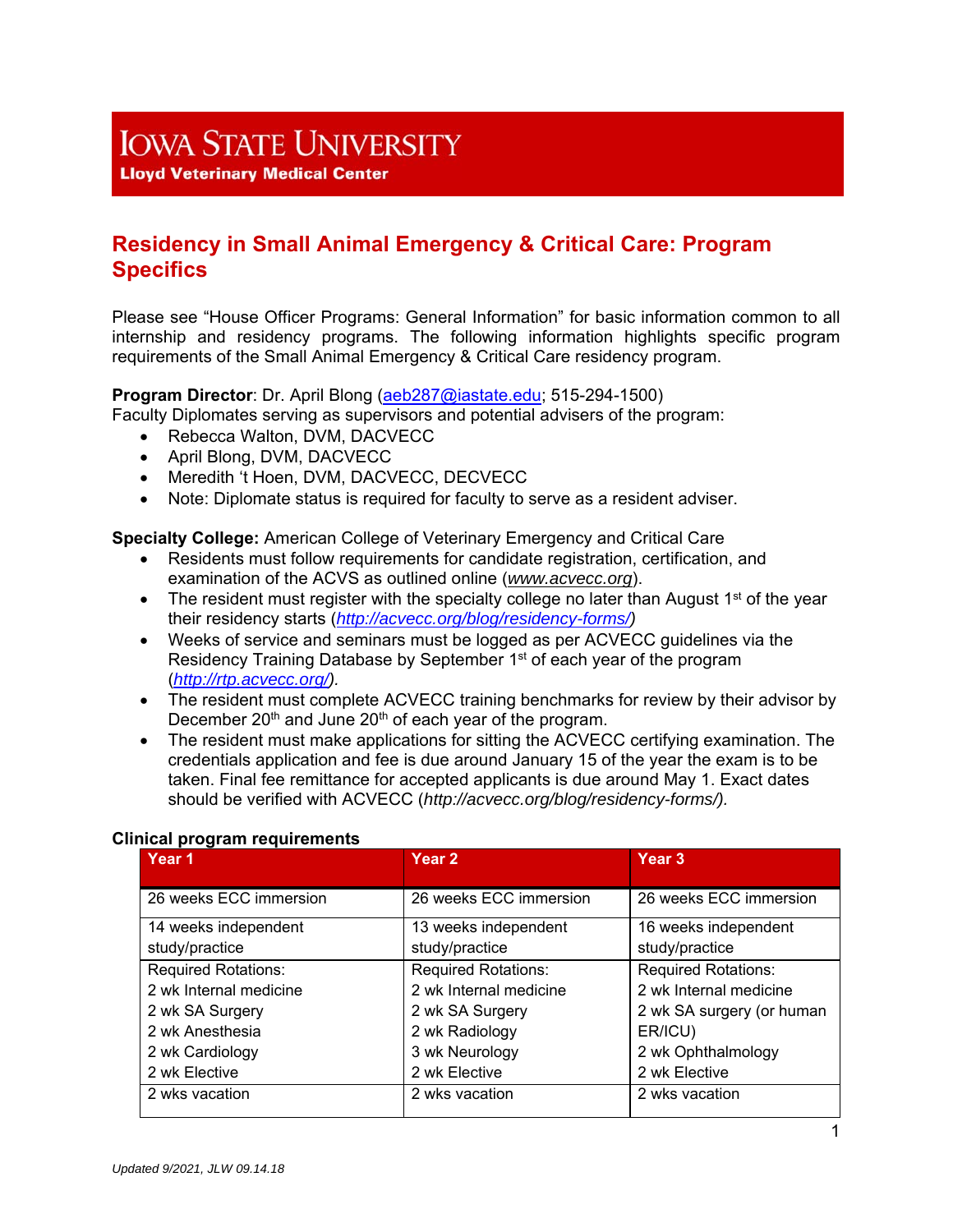#### **Seminar/Rounds requirements**

| <b>Rounds type</b>                      | <b>Frequency</b> | Day/Time                   | <b>Commitment</b> |
|-----------------------------------------|------------------|----------------------------|-------------------|
| <b>HO Seminar/Case Presentation</b>     | Weekly           | Thursdays @ 8am            | Required          |
| <b>ECC Service Resident Rounds</b>      | $1-2x$<br>weekly |                            | Required          |
| Radiology-Pathology (RadPath)<br>Rounds | Monthly          | $4th$ Tuesday $@$ 8am      | Optional          |
| Morbidity & Mortality Rounds            | Monthly          | $2nd$ Tuesday @ 8am        | Optional          |
| <b>ECG Rounds</b>                       | Monthly          | 4 <sup>th</sup> Weds @ 8am | Recommended       |
| <b>SAIM Book Club</b>                   | Weekly           | Fridays @ 9am              | Optional          |
| <b>Student Grand Rounds</b>             | Weekly           | Fridays @ 8am              | Optional          |

- **ECC Service rounds** are composed of weekly (50 wks/year) resident topic rounds. The topic of these rounds will rotate on a three year schedule in proportion to the expected representation on the ACVECC certifying exam. Categories include but are not limited to: cardiovascular, respiratory, renal/urinary, endocrine, gastrointestinal, hepatobiliary, neurology/special senses, reproductive, musculoskeletal, immunologic/hemolymphatics, integument, sepsis/SIRS/MODS, shock/ischemia/CPR, coagulation/transfusion medicine, acid-base/fluid, anesthesia/analgesia, nutrition and environmental and toxicities. Focus in each category will include physiology, pathophysiology, diagnostics, monitoring and interventions.
- During approximately 75% of the year, there will be a second weekly rounds session that rotates between: **ECC literature review, ECC journal club, ECC clinical correlates, ventilator lab, and mock exam.**
	- o ECC literature review will involve each service member being assigned one or more ACVECC required/recommended journals and presenting a brief summary of relevant literature from that source.
	- o ECC journal club will be assigned to service members on a rotating basis. The presenter for that session will provide an in-depth review and critical evaluation of a single prominent ECC related journal article. They will also lead group discussion.
	- $\circ$  ECC clinical correlate rounds will be assigned to service members on a rotating basis. The presenter for that session will provide an in-depth case review/summary for a single complex or difficult case from the ICU. They will also perform a relevant literature search and present current literature regarding some aspect of the case and lead a group discussion relevant to the case.
	- o Ventilator lab will involve all service members. Skills practiced/discussed will include ventilator set-up, waveform analysis, and trouble shooting. This may be hands-on dry lab, didactic, or case-based in nature.
	- o Mock exam sessions will involve each service member preparing a small set of questions (typically 4-5 multiple choice or short answer questions) regarding a set of assigned topics from recent resident rounds content. Exam questions are expected to be high-quality and meet format and criteria requirements set forth by ACVECC for candidate-submitted certifying exam questions. A minimum of two references from the ACVECC approved knowledge base list (one if it is a question relating to a specific journal article) are required to support each question.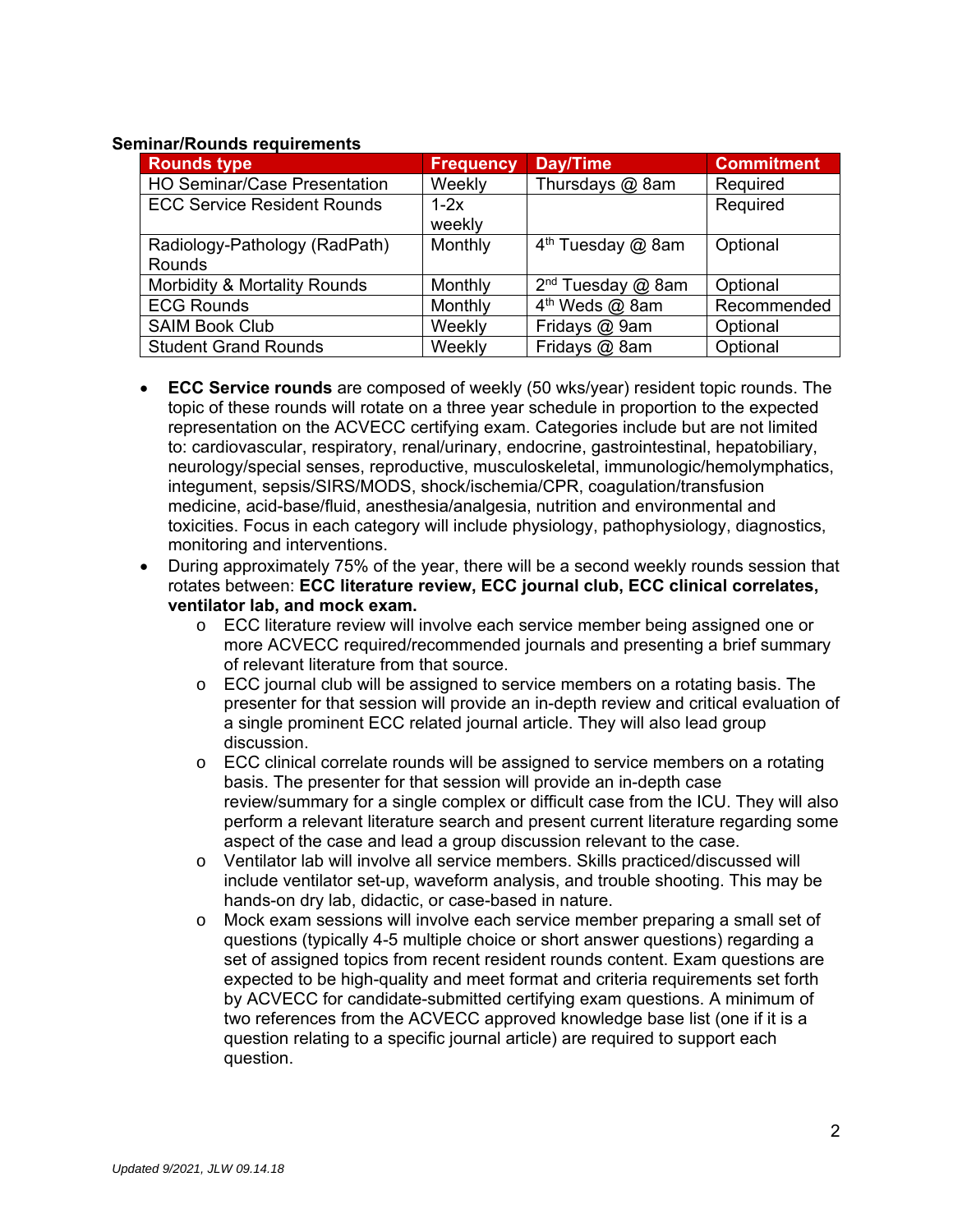# **Scholarship and teaching requirements**

- Teaching and presentation requirements
	- o The residents will participate in the instruction of clinical students and Residents. In order to meet ACVECC requirements, the resident will participate in the instruction of skills laboratories for Residents and students (minimum of 2 hours per year).
	- $\circ$  The resident will present a minimum of 1 lecture per year in the Small Animal Emergency and Critical Care course and/or Intern rounds as assigned by the ECC faculty.
	- $\circ$  The resident will present 2 lectures per year in ECC resident topic rounds. This lecture will be on a single topic at a level appropriate for presentation fellow ACVECC residents and diplomats.
	- o The resident will be the primary presenter during 2 ECC journal club rounds sessions and 2 ECC morbidity and mortality rounds sessions per year.
	- o The resident will be responsible for preparing questions, as per ACVECC guidelines, on assigned topics for mock exam sessions.
	- $\circ$  The resident may attend a major professional meeting during the first year of their program with the advice and approval of his/her faculty advisor and the house officer committee. Unless presenting, the first year resident will not be able to attend the International Veterinary Emergency and Critical Care Symposium (IVECCS). Expenses will be paid by the resident. The meeting must be scheduled during a non-clinical block.
- Research timeline
	- $\circ$  Residents are expected to participate in and recruit patients for clinical trials and perform clinical research.
	- $\circ$  The resident is expected to work on at least one prospective study during their residency (even if it is not fully completed).
	- $\circ$  To ensure publication requirements are met in a timely manner, residents are also expected to perform a case report/series and/or a retrospective study.
	- o A manuscript suitable for publication in an ACVECC approved journal should be submitted to the resident advisor by March 1 of the 2<sup>nd</sup> year of their program.
	- $\circ$  Research is to be conducted during off-clinic time unless research is a clinical trial which can be conducted while on clinics.

## **Other program specifics that differ from ISU-CVM "House Officer Programs: General Information"**

- Any elective external rotations must be approved by the resident advisor 3 months prior to the scheduled elective time.
- As part of the quarterly review evaluation process, ECC residents will complete the following Self-Evaluation Form:

# **ECC Resident Self-Evaluation Form**

The resident is to complete all areas (except faculty feedback sections) of this evaluation and submit it to their faculty advisor at least one week before their scheduled evaluation. At the evaluation, the Resident's progress will be discussed and feedback given.

Clinical skills:

Please describe areas of clinical case management in which you feel you excel: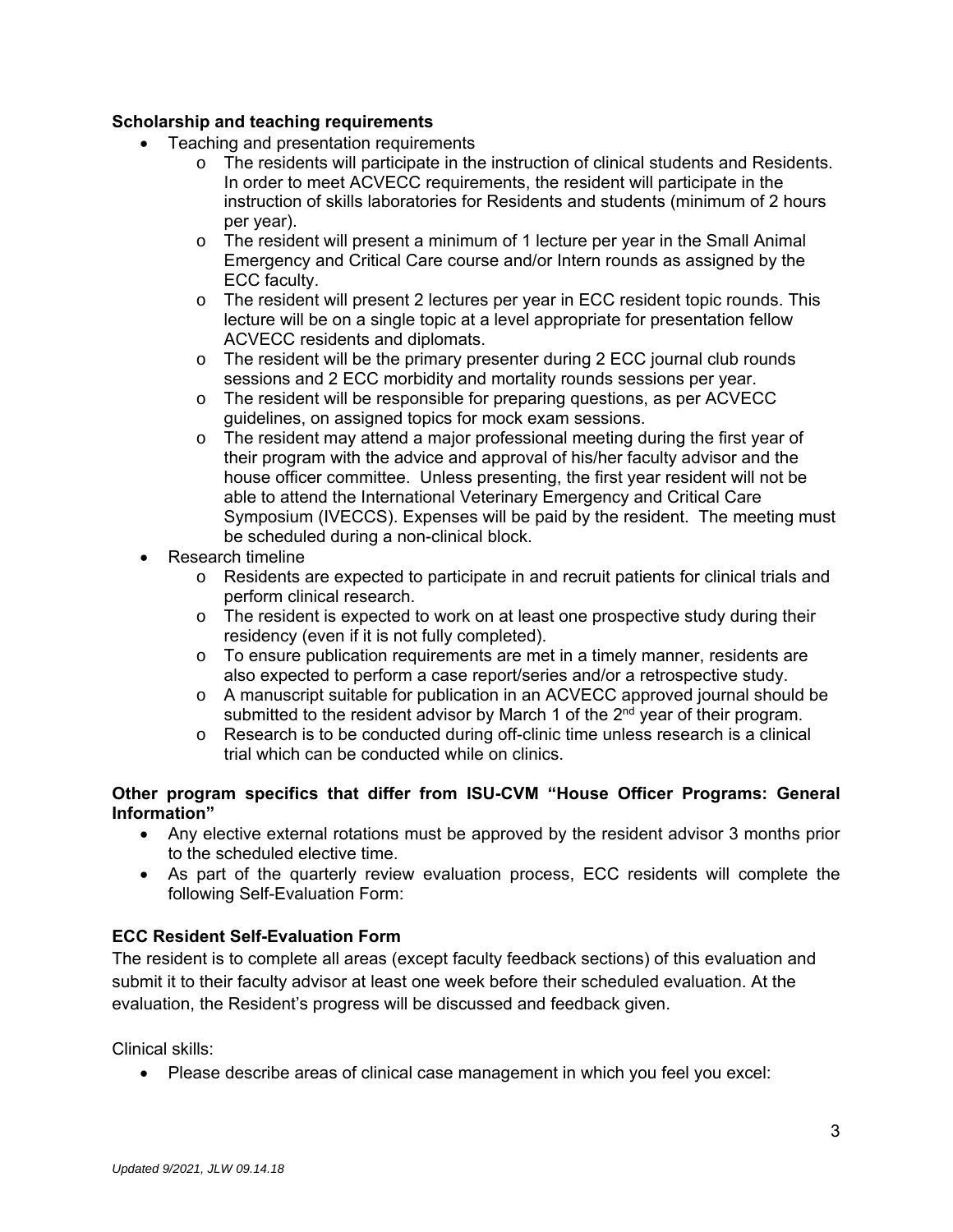- Please describe areas of clinical case management in which you feel you could improve; include goals/plans on how to improve these areas:
- Please describe ways in which the ECC faculty can help you to achieve these goals:
- Faculty feedback of ECC Resident's clinical case management skills:
	- (1 is poor or almost never, 3 is average, 5 is outstanding or almost always)

| $\circ$ | Ability to manage basic emergency cases                             |   | 1 2 3           |             | 4 | - 5 |
|---------|---------------------------------------------------------------------|---|-----------------|-------------|---|-----|
| $\circ$ | Ability to manage complex emergency cases                           |   |                 | $2 \quad 3$ | 4 | - 5 |
| $\circ$ | Ability to manage basic critical care cases                         |   | $1\quad2\quad3$ |             | 4 | -5  |
| $\circ$ | Ability to manage complex critical care cases                       |   |                 | $2 \quad 3$ | 4 | -5  |
| $\circ$ | Does the Resident ask for faculty assistance when indicated 1 2 3 4 |   |                 |             |   |     |
|         |                                                                     | 5 |                 |             |   |     |
|         | Resident's attention to detail on case management                   |   | 1 2 3           |             | 4 | .5  |
|         | Does Resident demonstrate compassionate care for patients 1 2 3     |   |                 |             |   | 4   |
|         |                                                                     | 5 |                 |             |   |     |
| $\circ$ | Comments:                                                           |   |                 |             |   |     |

Teaching/Communication skills:

- Please describe ways and/or situations in which you feel you excel at teaching students; rotating Interns:
- Please describe areas related to teaching students and rotating Interns in which you feel you could improve; include goals/plans on how to improve these areas:
- Please describe ways in which the ECC faculty can help you to achieve these goals:
- Faculty feedback regarding ECC Resident's teaching of students and rotating Intners:
- Please describe ways/situations in which you feel you excel at communicating with staff; RDVM's; clients:
- Please describe ways/situations in which you feel you could improve communicating with staff; RDVM's; clients: (include goals/plans on how to improve these areas)
- Please describe ways in which the ECC faculty can help you achieve these goals:
- Faculty feedback of ECC Resident's communication:

| $\circ$   | Ability of the Resident to conduct student topic rounds                   | $\overline{1}$ | 2 3            |             | 4             | 5   |
|-----------|---------------------------------------------------------------------------|----------------|----------------|-------------|---------------|-----|
| $\circ$   | Ability of the Resident to discuss case presentations w/ students         |                |                | $\mathbf 1$ | $\mathcal{P}$ | - 3 |
|           |                                                                           | 4              | 5              |             |               |     |
| $\circ$   | Willingness of the Resident to teach students                             |                | $\mathcal{P}$  | -3          | 4             | .5  |
| $\Omega$  | Resident's interaction skills with technical staff                        |                | $\mathcal{P}$  | 3           | 4             | 5   |
| $\Omega$  | Owner communication                                                       |                | $\mathcal{P}$  | -3          | 4             | 5   |
| $\bigcap$ | <b>RDVM</b> communication                                                 | 1              | 2 3            |             | 4             | 5   |
| $\circ$   | Ability of the Resident to guide rotating Interns                         |                | $\mathcal{P}$  | 3           | 4             | .5  |
| $\circ$   | Ability of the Resident to teach rotating Interns when impromptu learning |                |                |             |               |     |
|           | opportunities arise                                                       |                |                | 3           | 4             | 5   |
| $\circ$   | Ability of the Resident to give constructive criticism                    |                | $\mathcal{P}$  | 3           | 4             | 5   |
| $\circ$   | Ability of the Resident to receive constructive criticism                 |                | $\overline{2}$ | -3          | 4             | 5   |
| ∩         | Comments:                                                                 |                |                |             |               |     |

Research/presentation skills: